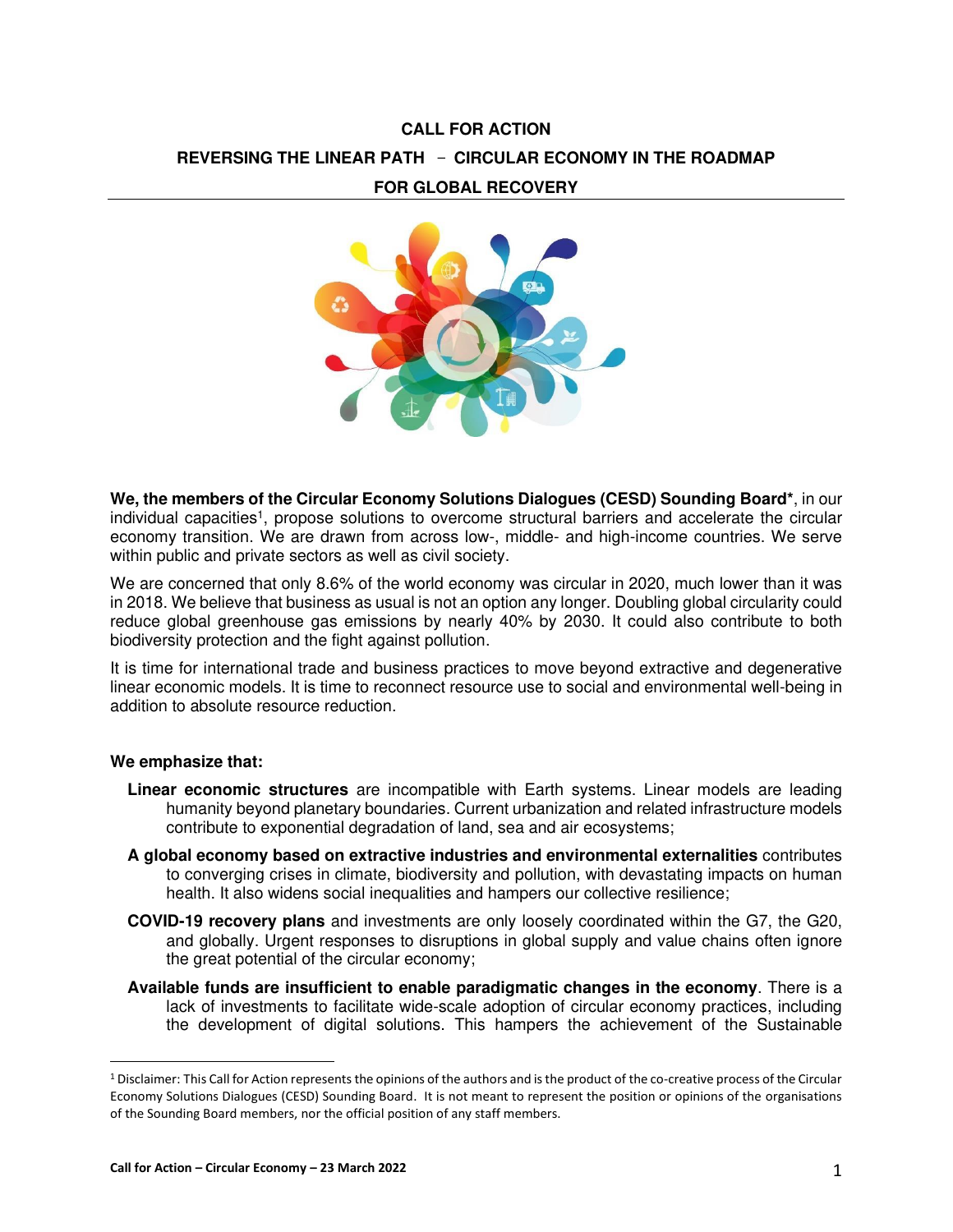Development Goals (SDGs).

# **We believe in:**

- **The critical role of the 2030 Agenda** as a way to foster multilateral responses to sustainability challenges;
- **The transformative power of sustainable infrastructure**, including nature-based solutions, to deliver on the Paris Climate Agreement and the Post-2020 Biodiversity Framework, across interconnected and interdependent low-, middle- and high-income economies;
- **The leveraging power of private sector initiatives to** 1) scale up impact investments; 2) re-direct financial flows away from activities causing depletion of resources or pollution; 3) enhance the environmental and social sustainability of corporate investments, including in established and emerging industrialized economies; and 4) engage in transparent and long-term research partnerships addressing global sustainability challenges;
- **The value of continuing the Circular Economy Solutions Dialogues (CESD)** over the long term to expand collaboration, deepen cross-sector expertise, and support the adoption of circular economy principles.

## **We must:**

**Prioritize sustainability** in all production and consumption cycles;

**Integrate practices promoting the circular economy in supply and value chains** to accelerate and effectively implement systemic change globally, and especially in cities.

# **We are aware that:**

- Despite growing awareness of threats to global security linked to environmental imbalances, **the growth of the linear economy currently far outweighs that of the circular economy**;
- **There is an urgent need** to create effective synergies among existing initiatives, tools and information sources;
- **The circular economy remains a niche,** distributed among a few suppliers and consumers, manufacturers and brand owners, industry and services. Social and environmental due diligence in global value and supply chains must be implemented;
- **Volatile regulatory systems** slow down durable market transformations. Adverse factors such as a lack of transparency or laws against environmental crime are one example. Informal recycling markets are globally integrated but only loosely controlled. These problems need to be effectively addressed by governments, multilateral organizations, and multinational corporations;
- **The lack of a widely accepted and comprehensive definition and methodology** for measuring the circular economy hinders the transition to circularity. This increases the importance of relevant attempts such as the EU Taxonomy for Sustainable Activities;
- **Moving from 'awareness' to 'action'** towards a circular economy requires a quantitative and a qualitative leap in research and advocacy. We need to move collectively from empirical to consolidated evidence of links between circular economy pathways and global warming scenarios.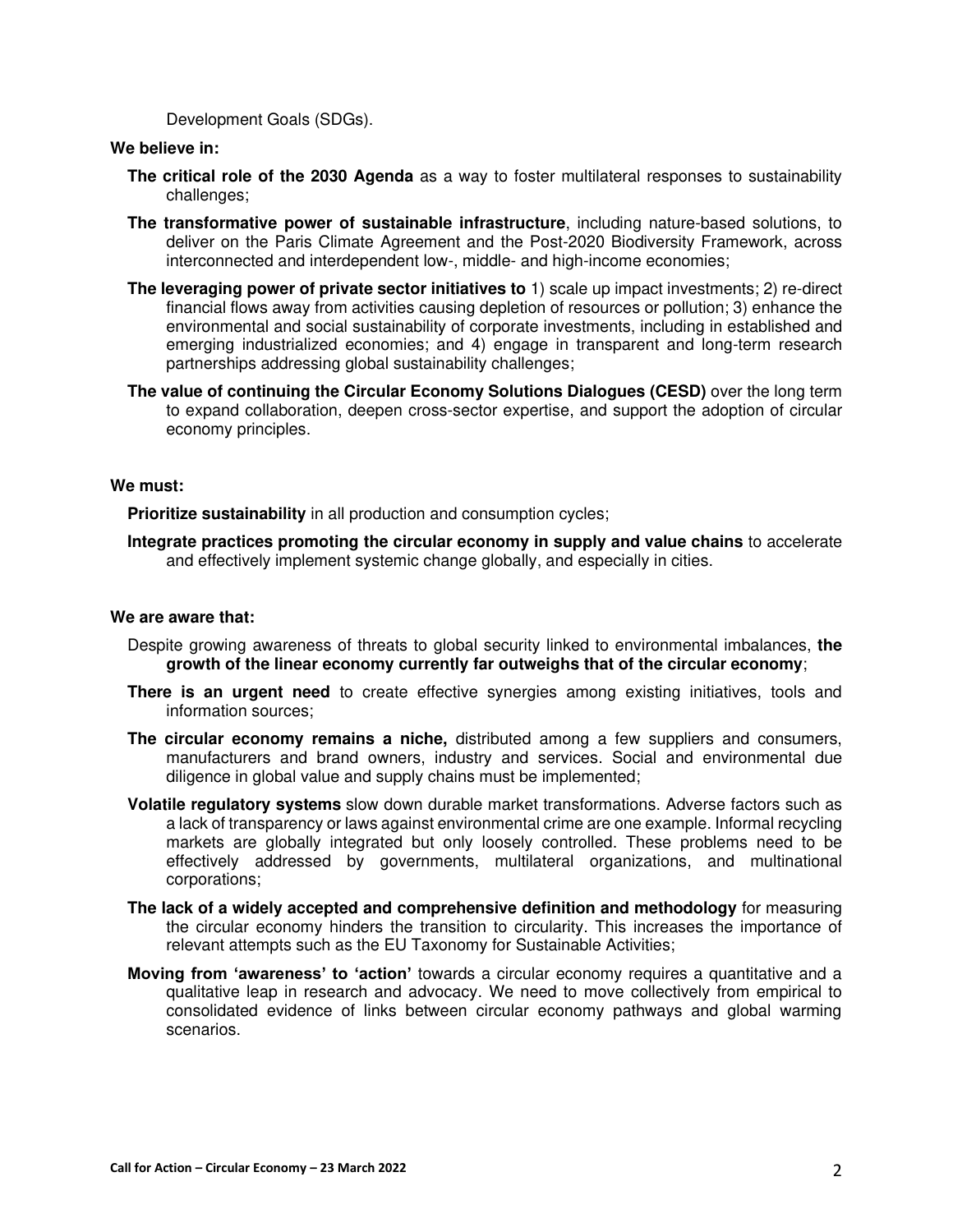# **We call for the following:**

- **1. The adoption** of a holistic paradigm for economic development and infrastructure provision. This should incorporate the use and reuse of materials at all levels, across the entire supply and value chains, and throughout the life cycle. The G7 and G20 are the right places to consolidate long-term strategies for a circular economy that are contextual, resilient, and responsive to interconnected global processes;
- **2. The development** of robust indicators to measure and monitor the circularity of businesses and economies at an aggregate level. In particular, this could be done through the implementation of corporate due diligence in global supply chains. Circular economy is inextricably linked to transparent social and environmental responsibility. Systematic and transparent data collection, sharing, and use can enable more informed decisions and support the transition to a low-carbon, circular economy;
- **3. The engagement** of public and private actors to 1) strengthen circular economy considerations in upstream policy, investment preparation, and economic development promotion; 2) increase financing for investments in the circular economy; 3) shift investments away from unsustainable, resource-intensive and/or polluting business models and activities – especially in contexts where rapid, new urbanization and large-scale urban regeneration are taking place to achieve a net-zero economy; and 4) intersect with other economic transformations, like the creative economy;
- **4. The mobilization** of financial and technical assistance to build up technical and institutional capacities to address the challenge of transitioning to a circular economy, by 1) developing context-specific pathways towards a circular economy; and 2) encouraging financial institutions, particularly national and multilateral development banks, to link asset valuation to circular economy development;
- **5. The alignment** of local and national policies, and financial incentives at regional and multilateral levels to strengthen the delivery of commitments and mobilize capital;
- **6. The promotion** of circularity in national, regional and global COVID-19 economic recovery investment plans;
- **7. The facilitation** of inclusive public participation processes in the transition to the circular economy, and the improvement of social benefits. Special efforts should be made to address gender inequalities and to include vulnerable groups, in particular informal workers. All in all, we must leave no one behind.

## **Together, we can bend the linear economy.**

**By 2023, we must increase the share of the circular economy beyond the 2018 levels. Only if we accelerate the transition, can we achieve a 20% circularity in the economy by 2030.**